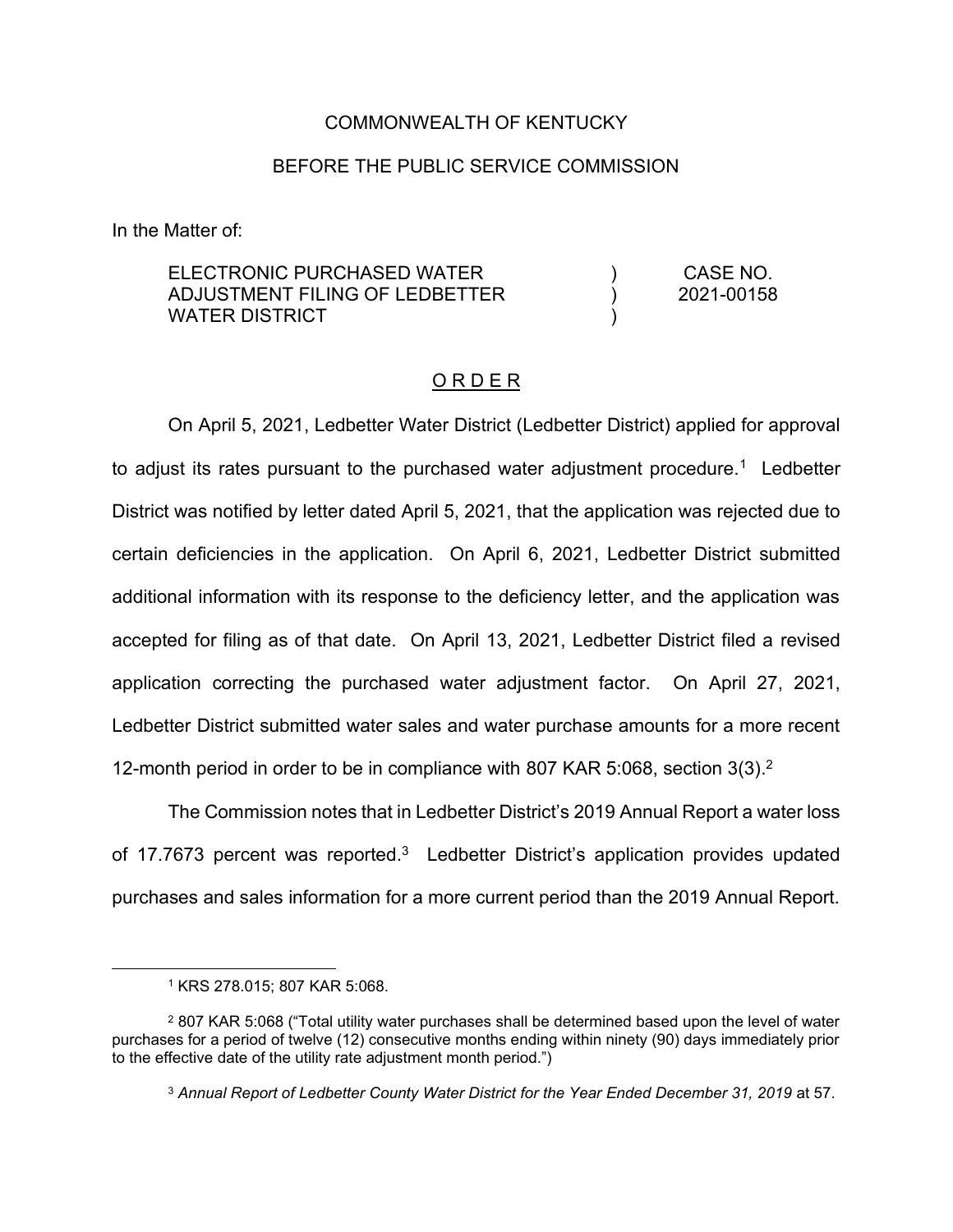Commission regulation 807 KAR 5:066(6)(3) states that for ratemaking purposes a utility's unaccounted-for water loss shall not exceed 15 percent of total water produced and purchased, excluding water consumed by a utility in its own operations. Based upon the updated information in the application and the percentage of other water consumed by the utility in its 2019 Annual Report.<sup>4</sup> Ledbetter District's unaccounted-for water loss is determined to be 24.8524 percent for the updated period.<sup>5</sup> Reduction of Ledbetter District's unaccounted-for water loss to 15 percent would result in an approximate \$9,609.74<sup>6</sup> decrease to purchased water expense. Potentially, Ledbetter District is paying \$0.1716 per 1,000 gallons sold for expenses associated with unaccounted-for water loss in excess of the allowable 15 percent<sup>7</sup> threshold.

The Commission is placing greater emphasis on monitoring utilities that consistently exceed the 15 percent unaccounted-for water loss threshold and strongly encourages Ledbetter District to pursue reasonable actions to reduce its unaccountedfor water loss. Failure by Ledbetter District to make significant progress towards reducing unaccounted-for water loss may cause the Commission to pursue additional action with the utility.

<sup>4</sup> *Id*., line 22 (2,962) divided by line 4 (75,273) equals 3.9350 percent.

| <sup>5</sup> Total Purchases (application PWA Form 1 at 2) | 31.675.580 |
|------------------------------------------------------------|------------|
| Total Produced (application cover letter)                  | 46,973,000 |
| Less Total Sales (application PWA Form 1 at 2)             | 56,007,690 |
| Less Plant Use (% determined from 2019 AR)                 | 3.094.822  |
| Water Loss - Gallons                                       | 19.546.068 |
| Water Loss - Percent                                       | 24.8524%   |

<sup>6</sup> Water loss above 15 percent is 9.8524 percent, potential purchased water expensed reduction (Total water cost at new wholesale rate of \$97,560.79 times water loss above 15 percent) = \$9,609.74.

<sup>7</sup> Potential purchased water expense reduction divided by sales (\$9,609.74/ (56,007,690/1000)) equals \$0.1716 per 1000 gallons.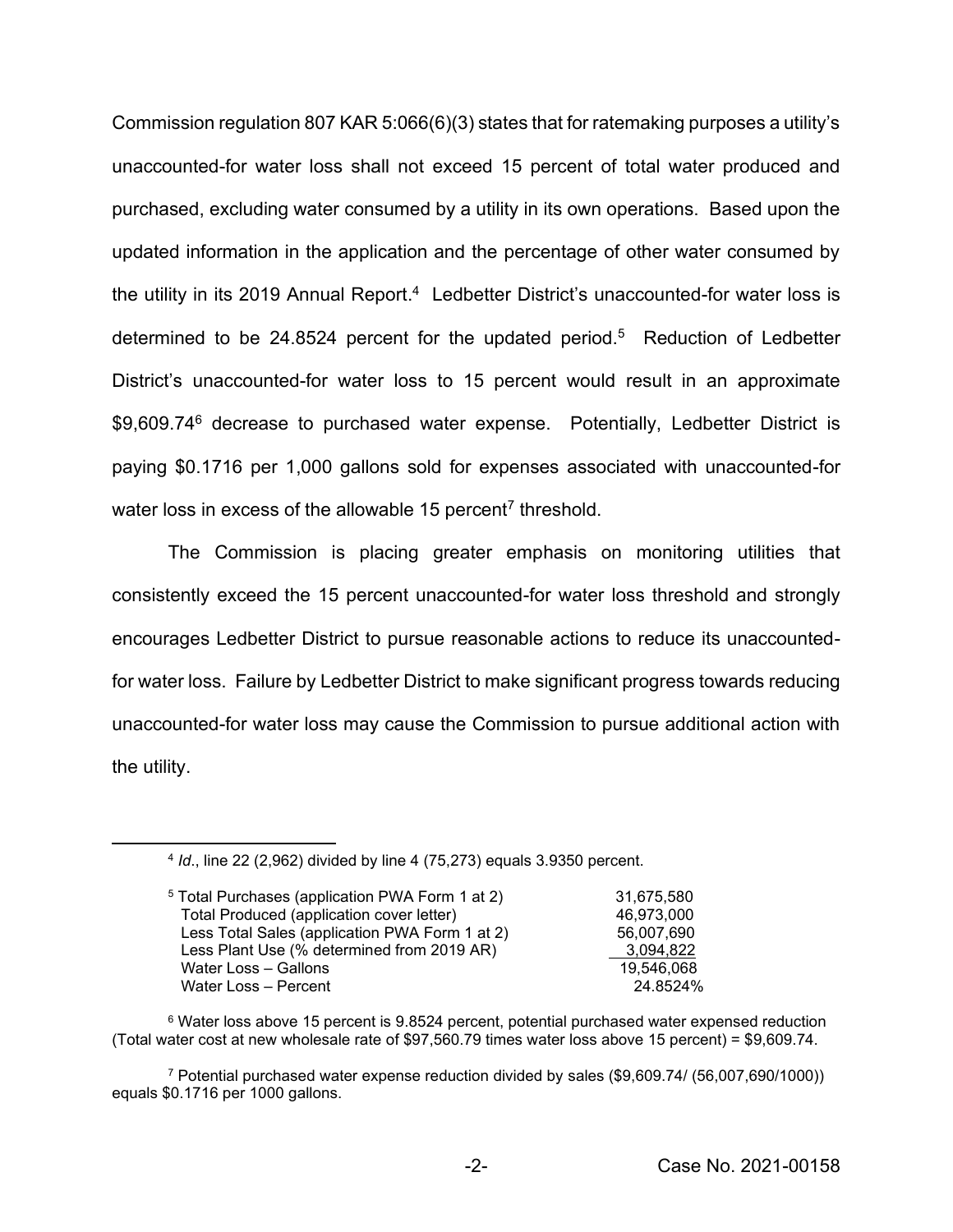During the processing of this case, Commission Staff (Staff) was informed that the proposed rates were being charged to customers as of May 23, 2020. Although the Ledbetter District's manager indicated to Staff that a tariff had been filed containing the proposed rates, Staff found that a tariff had not been filed and informed the utility of such. Hence, Staff has included in this order, a request for information, which will allow the Commission to determine whether Ledbetter District was in compliance with 807 KAR 5:068. It is settled law that a utility may not charge a rate that is not contained in its tariff.<sup>8</sup>

Having reviewed the record and being sufficiently advised, the Commission finds that:

1. Ledbetter District purchases water from the Crittenden-Livingston Water District (Crittenden-Livingston District).

2. Crittenden-Livingston District notified Ledbetter District that its wholesale rate will increase from \$2.83 per 1,000 gallons to \$3.08 per 1,000 gallons, effective May 23, 2020. Ledbetter District proposes to increase the water rates to its customers effective May 23, 2020, to reflect the increased cost of purchased water from Crittenden-Livingston District.

3. Ledbetter District proposed a purchased water adjustment factor of \$0.15 per 1,000 gallons in its application.

4. During the 12 months ended February 28, 2021, Ledbetter District purchased 31,675,580 gallons of water from Crittenden-Livingston District. During the same period, Ledbetter District sold 56,007,690 gallons of water. The increase in the

<sup>8</sup> *See* KRS 278.160*. See also Cincinnati Bell Telephone Co. v. Kentucky Public Service Com'n*, 223 S.W.3d 829, 837 (Ky. App. 2007).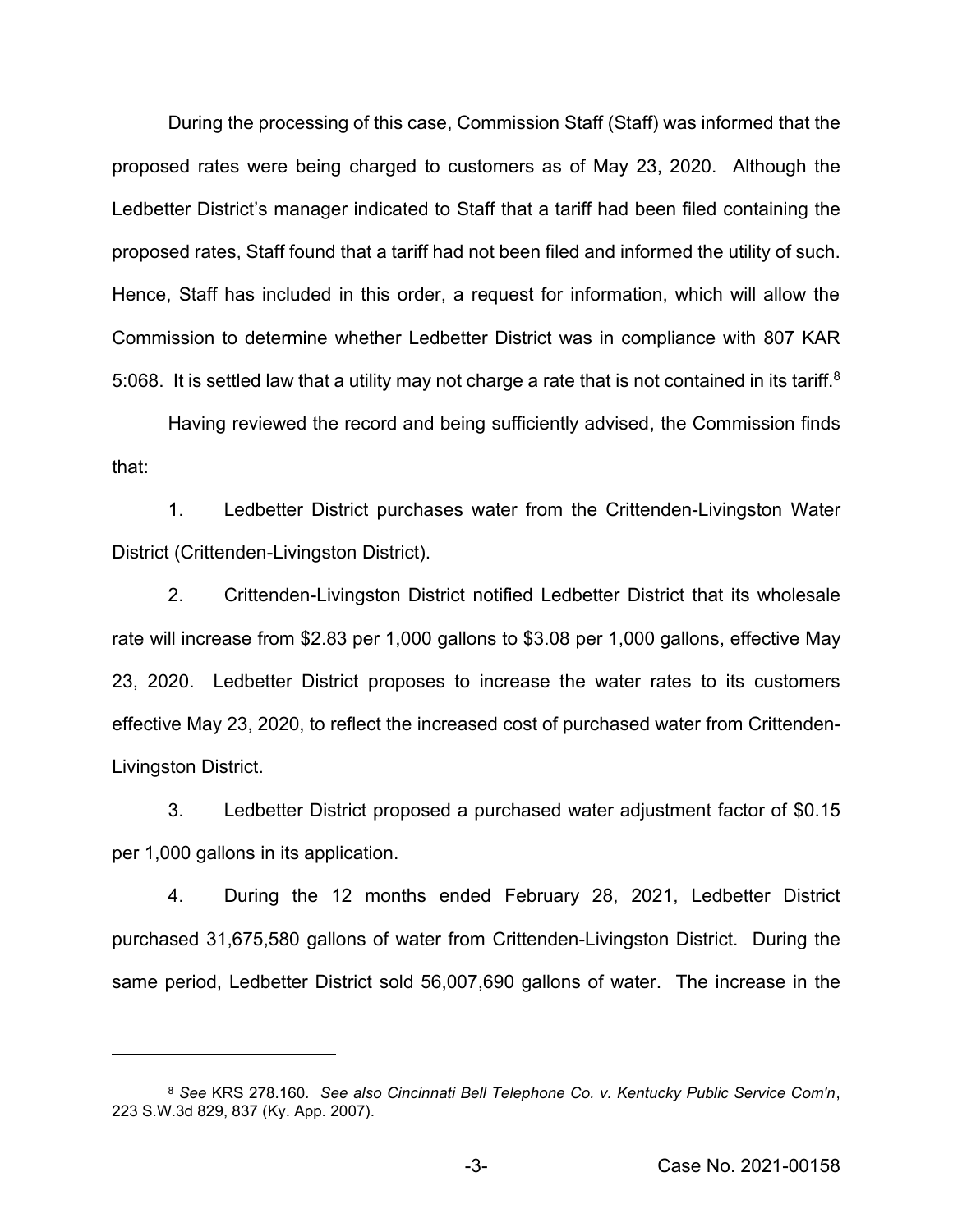cost of purchased water is \$7,918.90, resulting in a purchased water adjustment factor of \$0.15 per 1,000 gallons.

5. The purchased water adjustment factor of \$0.15 per 1,000 gallons, as calculated in Appendix A to this Order, is fair, just and reasonable and should be approved.

6. Ledbetter District's proposed rates are approved.

7. The rates as set forth in Appendix B to this Order are fair, just and reasonable and should be approved for water service rendered by Ledbetter District on and after the date of this Order.

8. Ledbetter District should respond to Staff inquiries in Appendix C no later than May 20, 2021.

IT IS THEREFORE ORDERED that:

1. The purchased water adjustment factor of \$0.15 per 1,000 gallons is approved.

2. The rates proposed by Ledbetter District are approved.

3. The rates as set forth in Appendix B to this Order are approved for water service rendered by Ledbetter District on and after the date of this Order.

4. Within 20 days of the date of entry of this Order, Ledbetter District shall file with the Commission, using the Commission's electronic Tariff Filing System, revised tariff sheets showing the rates approved herein.

5. Ledbetter District shall respond to Staff inquiries in Appendix C no later than May 20, 2021.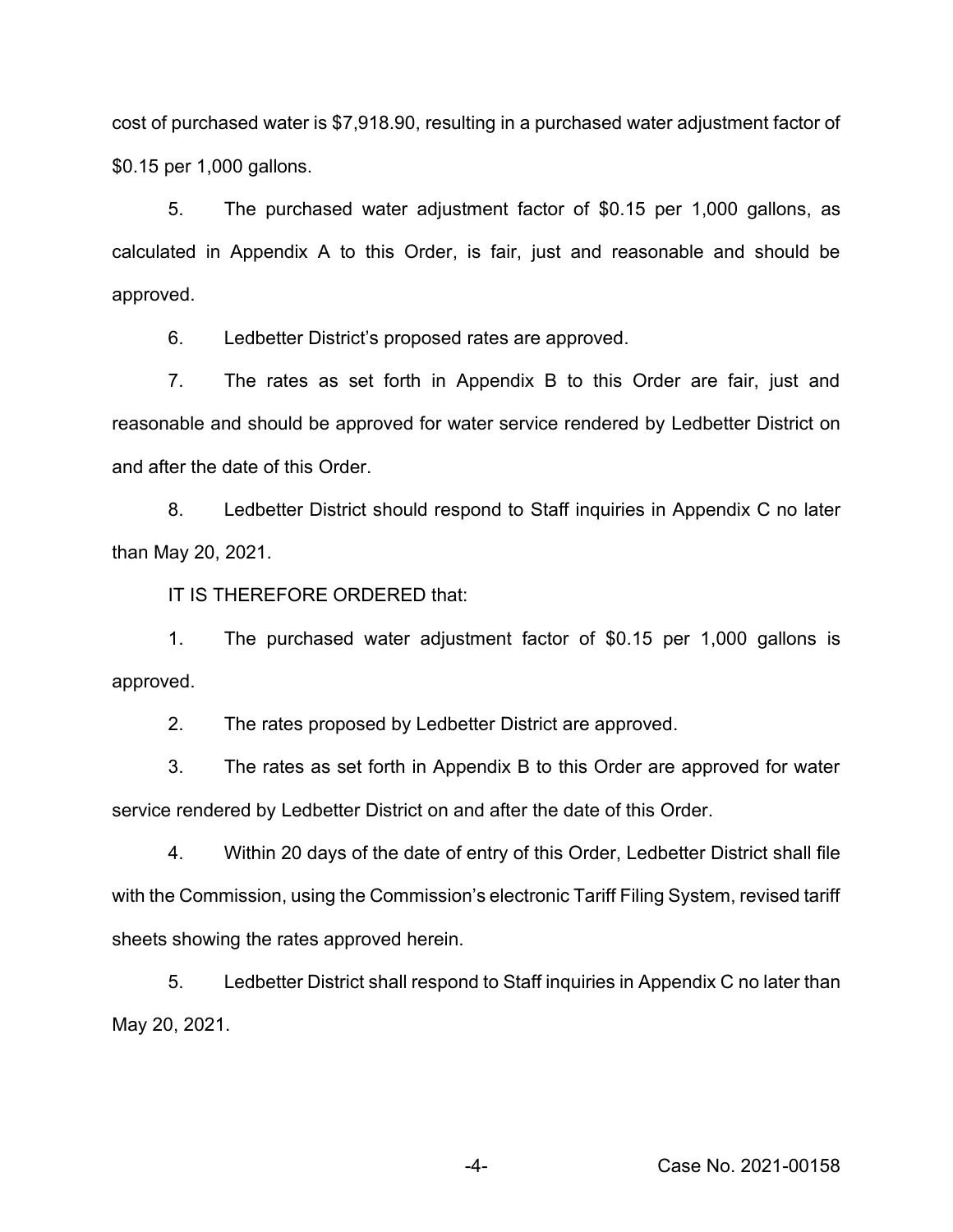6. Pursuant to the Commission's Orders in Case No. 2020-00085,9 issued March 16, 2020, and March 24, 2020, Ledbetter District SHALL NOT FILE the original paper copy of all requested information at this time, but rather shall file original paper copies within 30 days of the lifting of the current state of emergency. All responses in paper medium shall be appropriately bound, tabbed, and indexed. Electronic documents shall be in portable document format (PDF), shall be searchable, and shall be appropriately bookmarked.

7. This case shall remain open to determine whether the rates charged by Ledbetter District are in compliance with 807 KAR 5:068.

<sup>9</sup> Case No. 2020-00085, Electronic Emergency Docket Related to the Novel Coronavirus COVID-19 (Ky. PSC Mar. 16, 2020), Order at 5–6. Case No. 2020-00085, Electronic Emergency Docket Related to the Novel Coronavirus COVID-19 (Ky. PSC Mar. 24, 2020), Order at 1–3.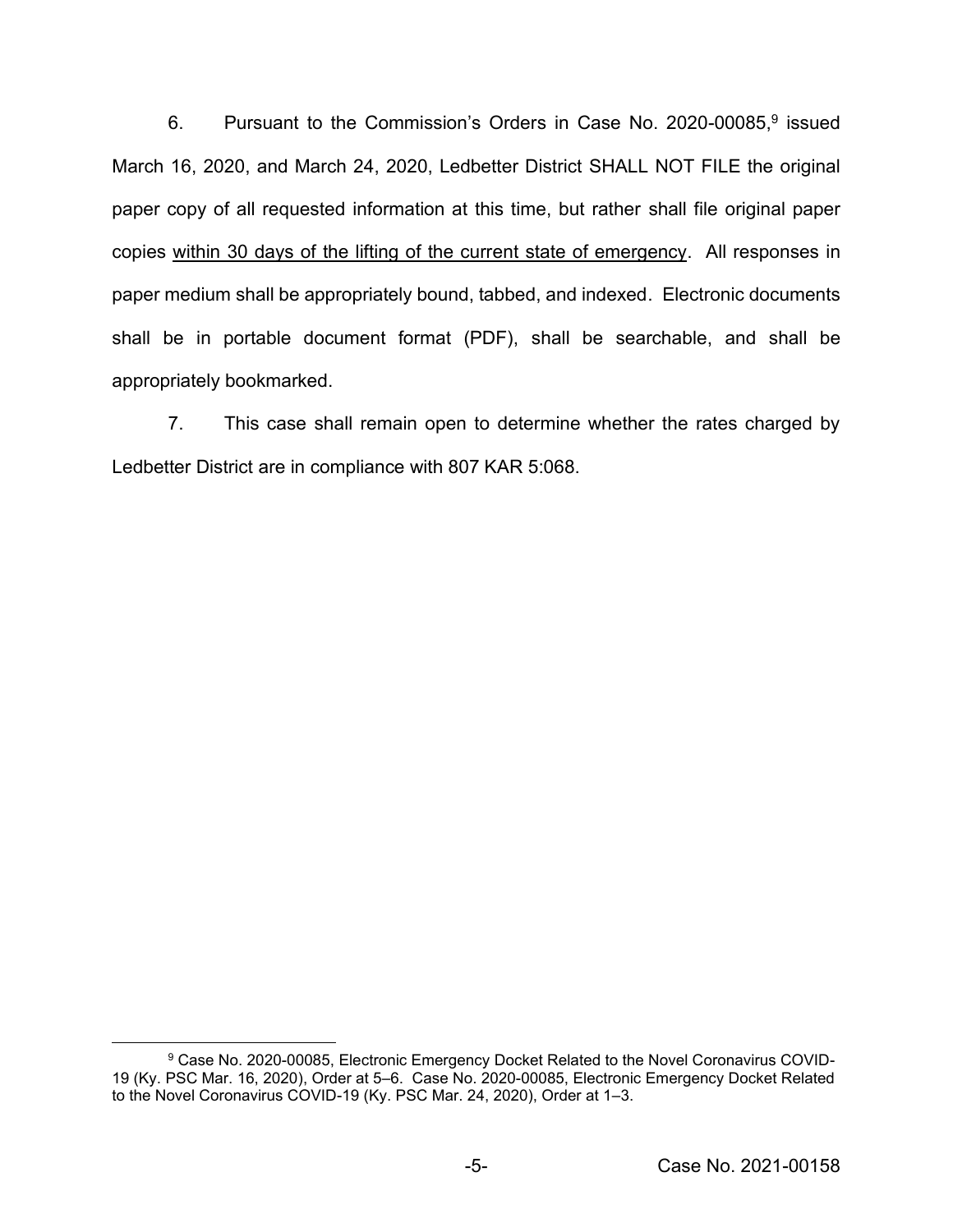By the Commission



ATTEST:

Indwell

Executive Director

Case No. 2021-00158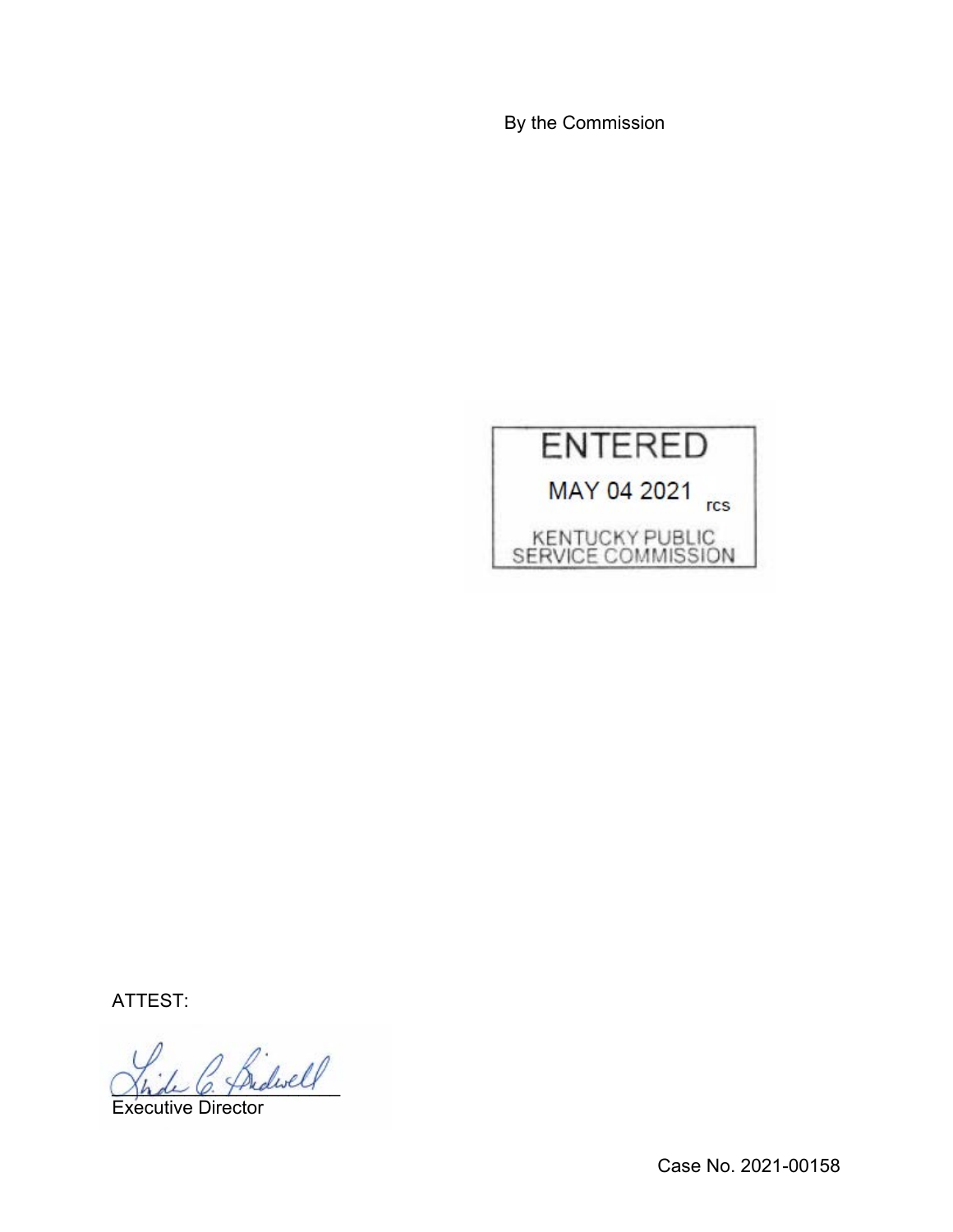# APPENDIX A

# APPENDIX TO AN ORDER OF THE KENTUCKY PUBLIC SERVICE COMMISSION IN CASE NO. 2021-00158 DATED MAY 04 2021

|                                                                                            | <b>Base Rate</b>                          | New Rate                                  |
|--------------------------------------------------------------------------------------------|-------------------------------------------|-------------------------------------------|
| Crittenden-Livingston<br><b>Purchases in Gallons</b><br>Wholesale rate                     | 31,675,580<br>\$2.83/1,000<br>\$89,641.89 | 31,675,580<br>\$3.08/1,000<br>\$97,560.79 |
| Increased water cost                                                                       | \$7,918.90                                |                                           |
| Increased water cost<br>Divided by Gallons sold/1,000<br>Purchased water adjustment factor | \$7,918.90<br>56,007,690<br>\$            | 0.1414 per 1,000 Gallons                  |

or \$ 0.15 per 1,000 Gallons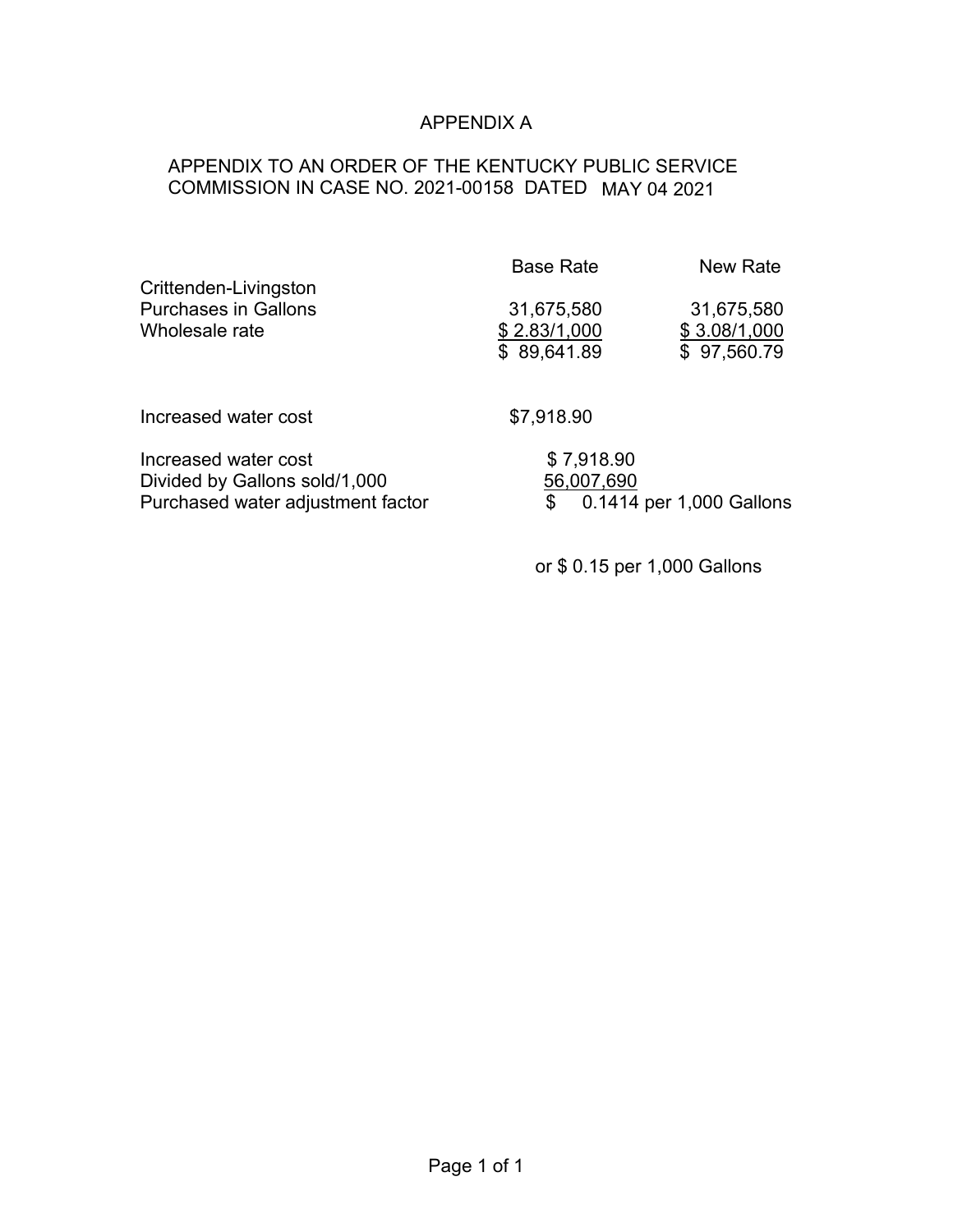## APPENDIX B

## APPENDIX TO AN ORDER OF THE KENTUCKY PUBLIC SERVICE COMMISSION IN CASE NO. 2021-00158 DATED MAY 04 2021

The following rates and charges are prescribed for the customers in the area served by Ledbetter Water District. All other rates and charges not specifically mentioned herein shall remain the same as those in effect under the authority of the Commission prior to the effective date of this Order.

### Monthly Water Rates

Customer Charge **\$7.74 Minimum Bill** 

First 25,000 Gallons .00698 per gallon

Over 25,000 Gallons .00482 per gallon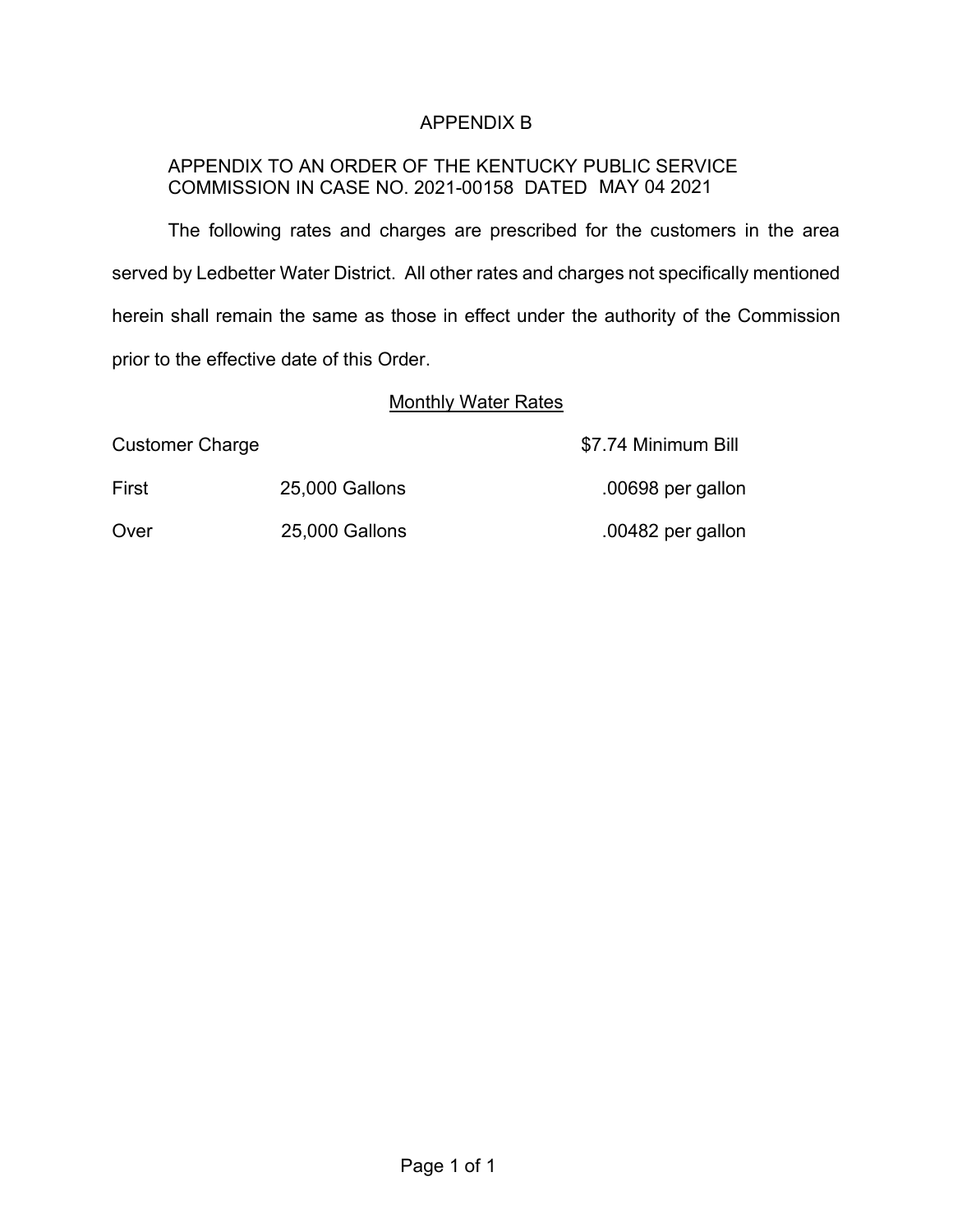## APPENDIX C

## APPENDIX TO AN ORDER OF THE KENTUCKY PUBLIC SERVICE COMMISSION IN CASE NO. 2021-00158 DATED MAY 04 2021

1. Explain when the supplier, Crittenden-Livingston District, put new rates into effect for Ledbetter District and the amount of the increase.

2. Refer to the public notice in the Application, page 14. Explain whether a purchase water adjustment or tariff, or both, was filed with the Public Service Commission in May 2020.

3. Refer to the Application, Exhibit A.

a. Explain whether Ledbetter District is charging customers the rates filed in the current tariff, dated May 23, 2019. If not, explain what rates are being charged to customers.

b. Explain the date or dates that customers were charged a rate other than contained in the the current tariff.

4. Explain whether Ledbetter District will be filing a future purchase water adjustment in 2021.